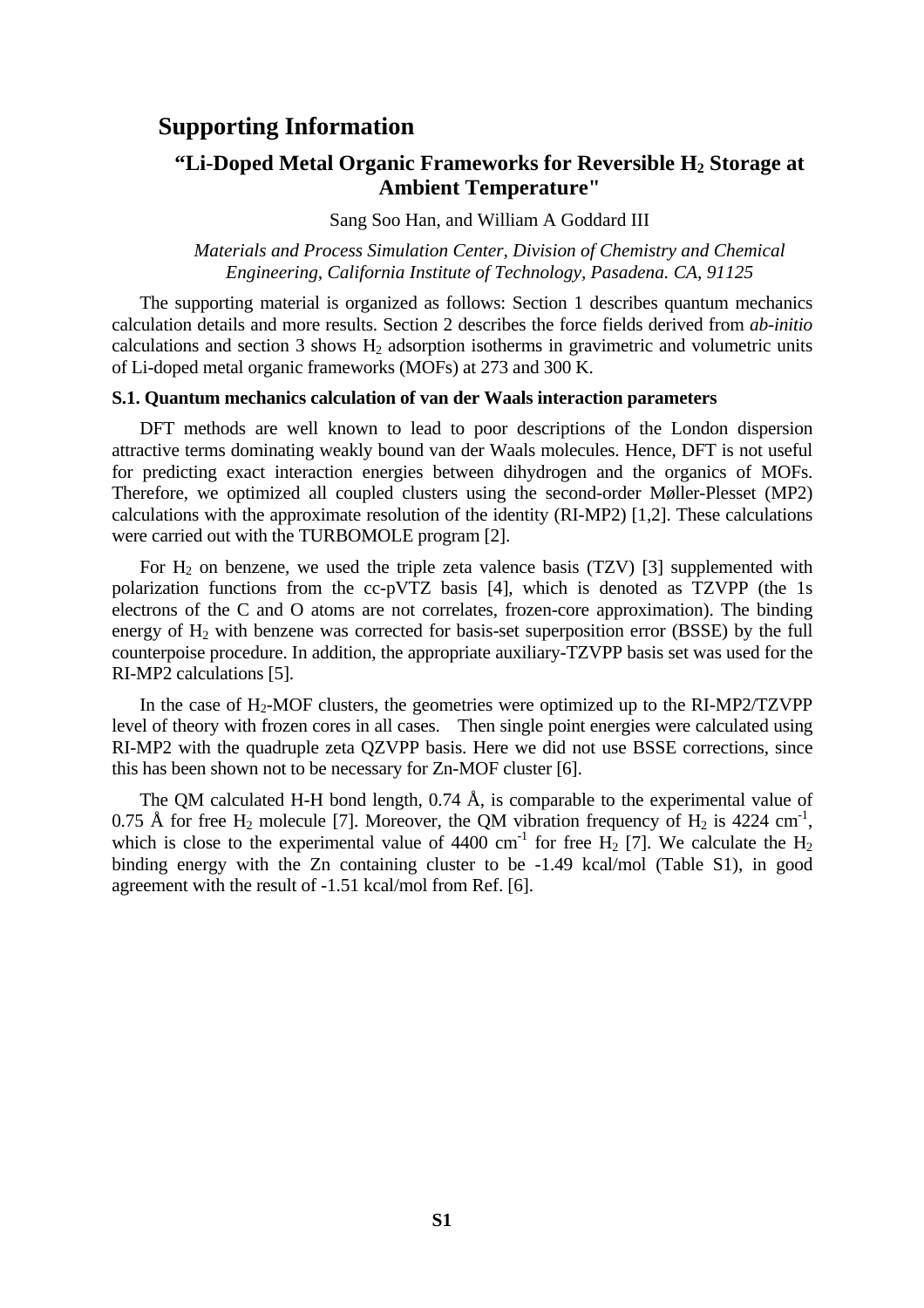|                       | Zn cluster- $H_2^a$ | Benzene- $H_2^b$ |
|-----------------------|---------------------|------------------|
| $H_2$                 | -1.166651           | $-1.164698$      |
| $M_4O(CO_2)_6H_6$     | -8322.821264        | -231.733624      |
| $M_4O(CO_2)_6H_6-H_2$ | -8323.990283        | -232.899789      |
| Binding energy        | $-1.49$             | $-0.91$          |
| Force field           | -1.48               | $-0.91$          |

Table S1. QM data (RI-MP2, energies in Hartree) and force field data (energies in kcal/mol) for binding of an  $H_2$  molecule to the metal oxide cluster and to the benzene ring.

*a* QZVPP basis set

*b* TZVPP basis set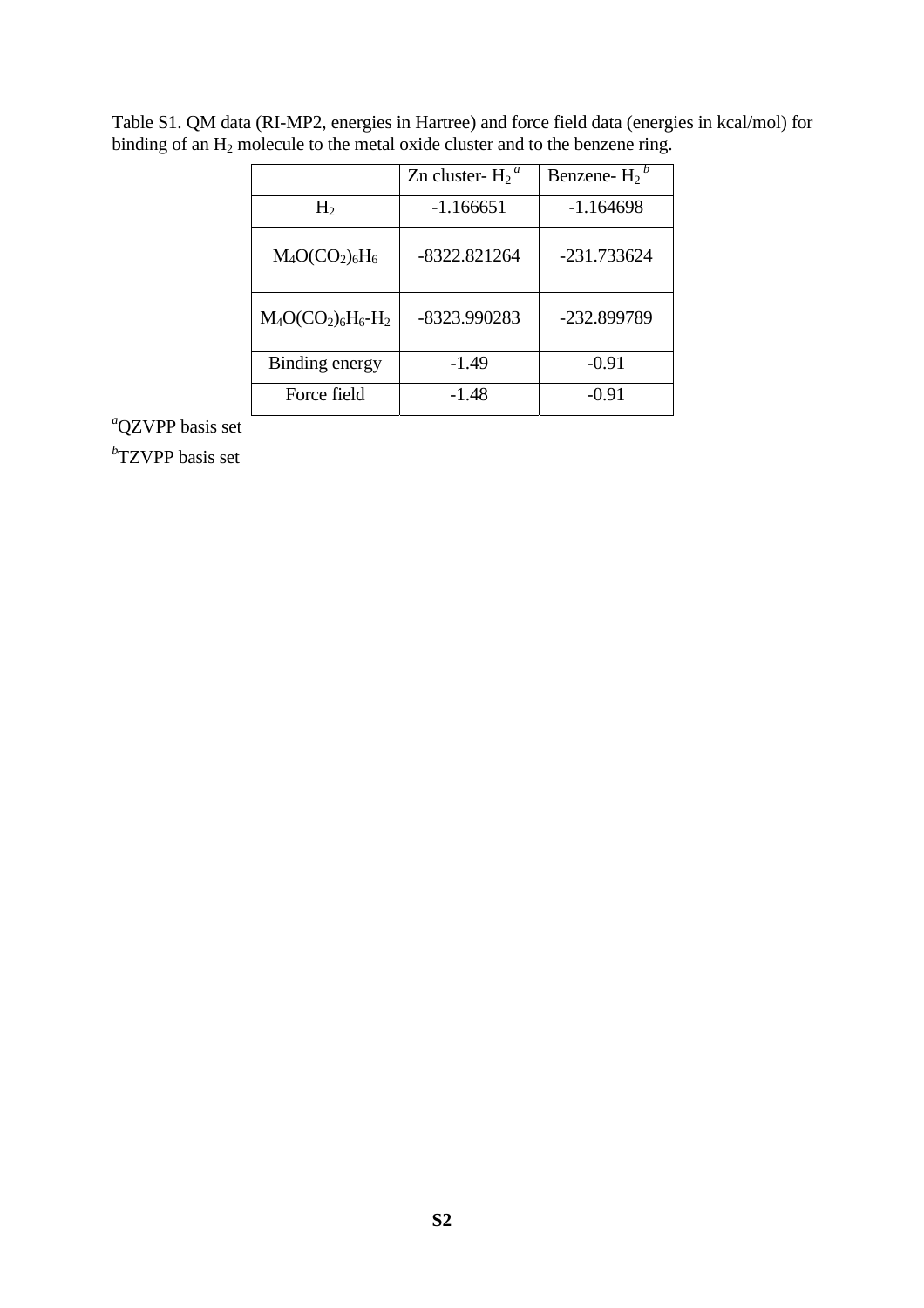## **S.2 Fitting of the Force Field**

We used QM calculations to determine interaction potential of  $H_2$  with the metal sites and organic linkers of the MOF with different. Then we fitted these results to obtain Morse pair potentials (Eq. (1)) between each atom of H with the MOF

$$
U_{ij}(r_{ij}) = D \left\{ \exp\left[\alpha (1 - \frac{r_{ij}}{r})\right] - 2 \cdot \exp\left[\frac{\alpha}{2} (1 - \frac{r_{ij}}{r})\right] \right\}
$$
(1)

Here the parameters D is the well depth,  $r_0$  is the equilibrium bond distance, and  $\alpha$  determines the stiffness (force constant).

For the C-H cross term, we carried out RI-MP2/TZVPP calculations for the interaction between  $H_2$  and  $C_6H_6$  molecules as shown in Fig. S1.



Figure S1. Comparison of the quantum calculations and fitted force fields for  $H_2$  interacting with  $C_6H_6$ . In these calculations, the  $H_2$  was oriented vertically to the C6H6 ring and the distance between the bond midpoint of  $H_2$  and the center of the benzene were varied.

For the interactions of  $H_2$  with the metal site in MOF, we carried RI-MP2/QZVPP calculations for clusters such as  $Zn_4O(CO_2)_6H_6+H_2$  in Table S1. And the optimized structures are indicated in Table S2.

To determine the interactions of  $H_2$  with the Li bonded to an aromatic hydrocarbon we considered one  $H_2$  bonded to a planar  $C_{32}$  cluster (ten aromatic rings) doped with one Li atom on each side [8]. These calculations used the X3LYP flavor of DFT with the 6-311G(d,p) basis set. Such DFT calculations are expected to yield an accurate description of van der Waals and hydrogen bond interactions [9].

Finally the developed FFs from QM calculations in this work are summarized in Table S3.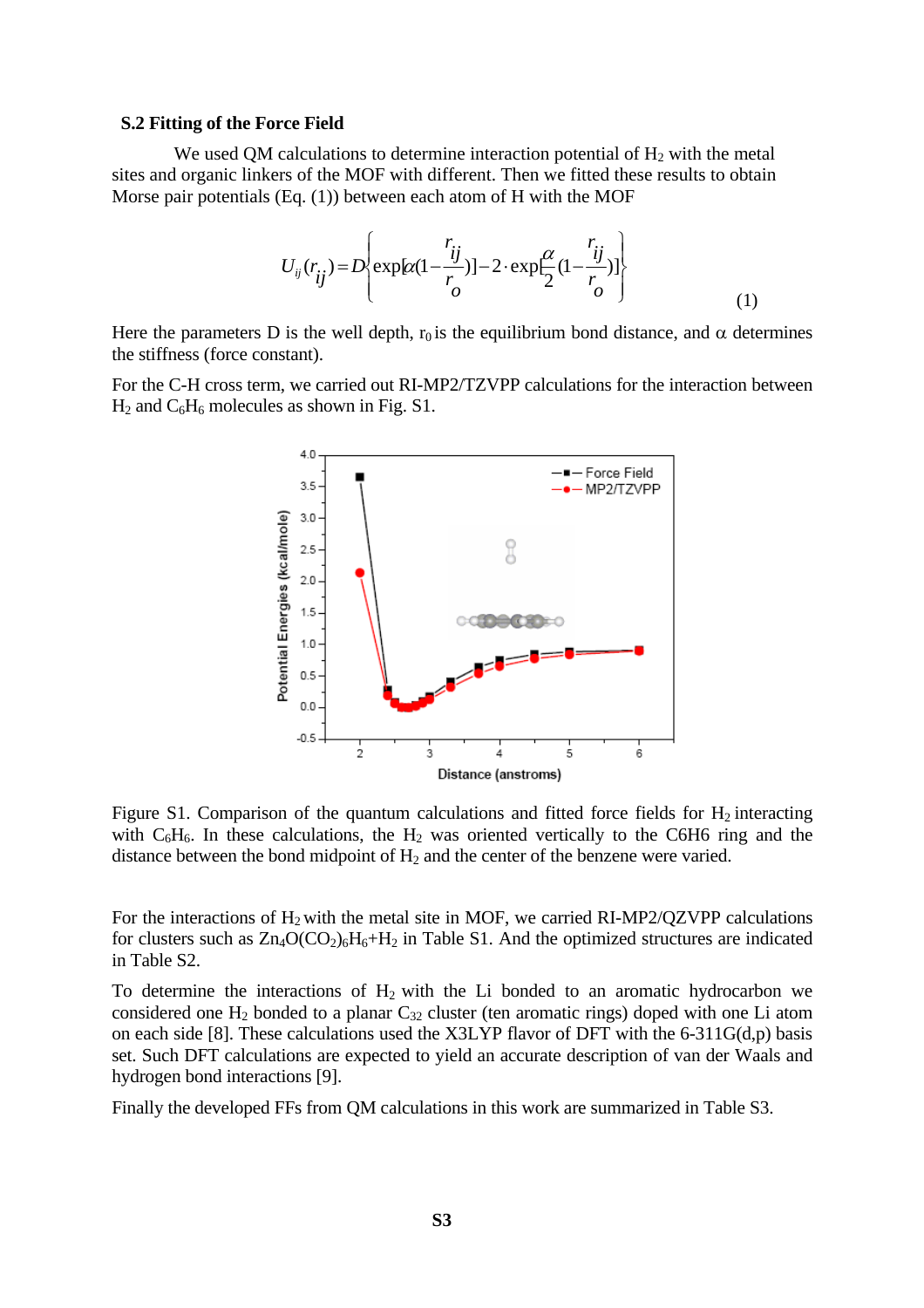Table S2. Coordinates  $(\AA)$  of  $Zn_4O(CO_2)_6H_6$  and  $Zn_4O(CO_2)_6H_6-H_2$  optimized by RI-MP2/TZVPP.

| Zn-MOF         | $\mathbf X$    | y                        | $\mathbf{Z}% ^{T}=\mathbf{Z}^{T}\times\mathbf{Z}^{T}$ | Zn-MOF-H2      | $\mathbf X$ | y        | z        |
|----------------|----------------|--------------------------|-------------------------------------------------------|----------------|-------------|----------|----------|
| $\mathbf{O}$   | 0.004          | $-0.002$ $0.006$         |                                                       | $\mathbf{O}$   | 0.008       | 0.003    | 0.000    |
| Zn             | 0.976          | 1.119                    | $-1.294$                                              | Zn             | 0.973       | 1.112    | $-1.316$ |
| Zn             |                | 1.296 -1.087 1.032       |                                                       | Zn             | 1.308       | $-1.066$ | 1.027    |
| Zn             | $-1.014$       | 1.153                    | 1.239                                                 | Zn             | $-1.003$    | 1.165    | 1.233    |
| Zn             |                | $-1.238 - 1.197 - 0.955$ |                                                       | Zn             | $-1.240$    | $-1.201$ | $-0.942$ |
| $\mathbf O$    |                | 1.196 -0.676 2.949       |                                                       | $\mathbf{O}$   | 1.231       | $-0.629$ | 2.942    |
| $\mathbf O$    | 3.135          | $-0.759$                 | 0.426                                                 | $\mathbf{O}$   | 3.144       | $-0.740$ | 0.412    |
| $\overline{O}$ |                | 0.933 -3.006 0.819       |                                                       | $\overline{O}$ | 0.945       | $-2.988$ | 0.843    |
| $\overline{O}$ | $-0.741$       | 3.053                    | 0.816                                                 | $\overline{O}$ | $-0.769$    | 3.061    | 0.769    |
| $\overline{O}$ |                | $-0.450$ $0.870$         | 3.10                                                  | $\overline{O}$ | $-0.431$    | 0.899    | 3.093    |
| $\overline{O}$ | $-2.941$ 0.781 |                          | 1.132                                                 | $\overline{O}$ | $-2.928$    | 0.781    | 1.153    |
| $\overline{O}$ |                | $-1.120 -0.932 -2.897$   |                                                       | $\mathbf{O}$   | $-1.141$    | $-0.944$ | $-2.887$ |
| $\mathbf O$    |                | $-0.842 -3.084 -0.583$   |                                                       | $\overline{O}$ | $-0.829$    | $-3.083$ | $-0.559$ |
| $\overline{O}$ |                | $-3.097 - 0.863 - 0.416$ |                                                       | $\overline{O}$ | $-3.095$    | $-0.868$ | $-0.388$ |
| $\overline{O}$ | 0.409          |                          | $0.720 - 3.132$                                       | $\overline{O}$ | 0.391       | 0.700    | $-3.149$ |
| $\overline{O}$ | 2.913          | 0.802                    | $-1.197$                                              | $\overline{O}$ | 2.908       | 0.788    | $-1.242$ |
| $\overline{O}$ | 0.667          |                          | 3.028 -0.955                                          | $\overline{O}$ | 0.642       | 3.023    | $-1.000$ |
| $\mathcal{C}$  |                | 0.049 -3.594 0.145       |                                                       | $\mathcal{C}$  | 0.064       | $-3.585$ | 0.172    |
| $\mathsf{C}$   |                | $-0.416 - 0.127 - 3.560$ |                                                       | $\overline{C}$ | $-0.444$    | $-0.144$ | $-3.563$ |
| $\mathbf C$    |                | $-3.565 -0.049$ 0.421    |                                                       | $\mathsf{C}$   | $-3.557$    | $-0.051$ | 0.450    |
| $\mathsf{C}$   | $-0.041$       | 3.590                    | $-0.080$                                              | $\overline{C}$ | $-0.085$    | 3.590    | $-0.144$ |
| $\mathsf{C}$   | 3.569          | 0.020                    | $-0.461$                                              | $\mathcal{C}$  | 3.570       | 0.024    | $-0.493$ |
| $\mathsf{C}$   | 0.439          | 0.115                    | 3.570                                                 | $\overline{C}$ | 0.469       | 0.158    | 3.563    |
| H              | 0.054          | $-4.686$                 | 0.200                                                 | H              | 0.075       | $-4.677$ | 0.232    |
| H              |                | $-0.538 - 0.169 - 4.646$ |                                                       | $H_{\rm}$      | $-0.582$    | $-0.187$ | $-4.647$ |
| H              |                | $-4.651 - 0.063$ 0.547   |                                                       | H              | $-4.643$    | $-0.067$ | 0.584    |
| H              | $-0.048$       | 4.684                    | $-0.102$                                              | H              | $-0.126$    | 4.682    | $-0.200$ |
| H              | 4.652          | 0.019                    | $-0.611$                                              | H              | 4.653       | 0.024    | $-0.648$ |
| H              | 0.570          | 0.149                    | 4.655                                                 | H              | 0.609       | 0.203    | 4.646    |
|                |                |                          |                                                       | H              | 2.328       | 2.362    | 1.567    |
|                |                |                          |                                                       | H              | 2.554       | 1.757    | 1.9245   |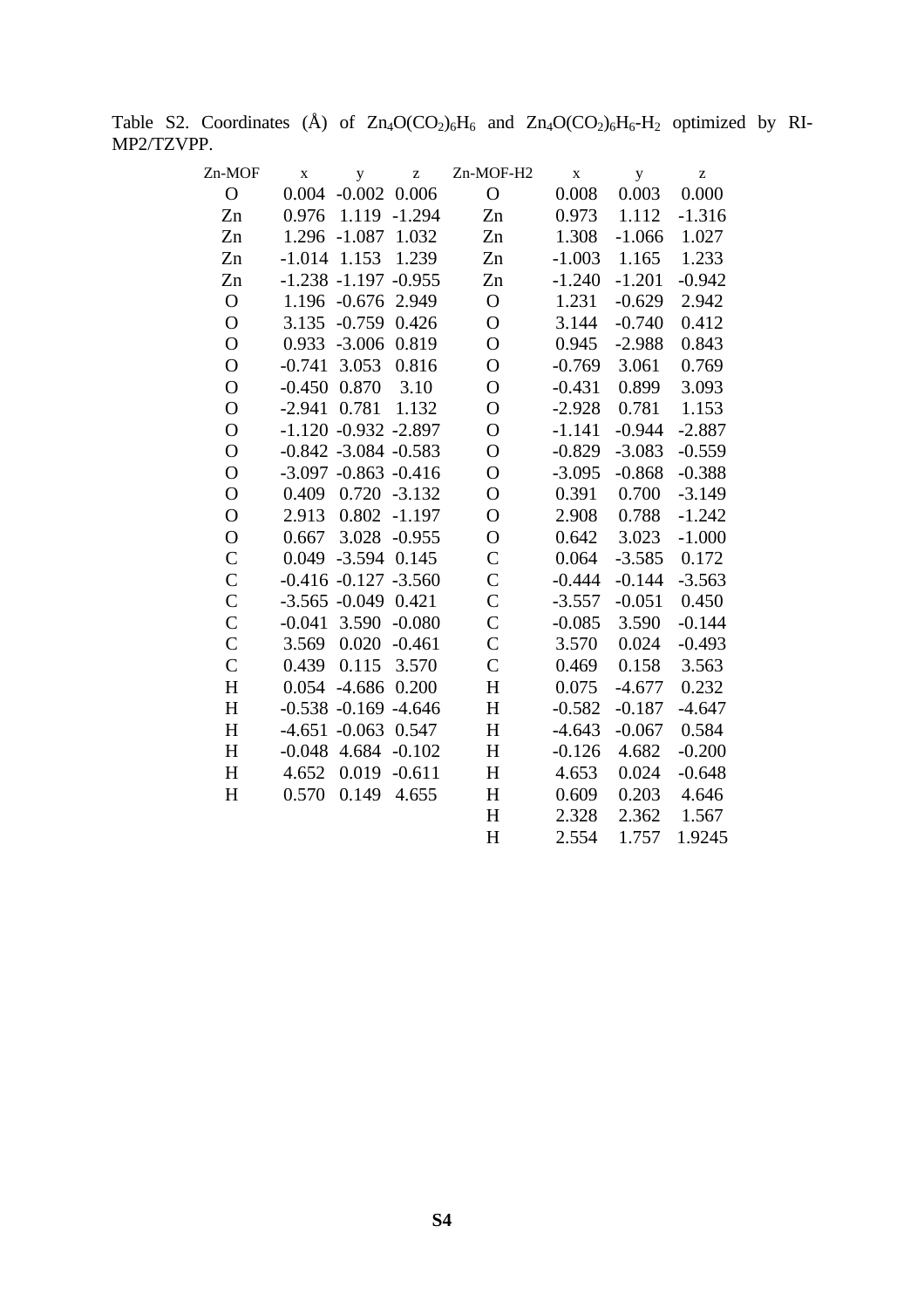Table S3. van der Waals force field parameters developed from QM data in this work. Here H\_ and H\_A indicate hydrogen bonded with aromatic carbon rings such as  $C_6H_6$  and hydrogen in a H2 molecule.

| Term                     | $D$ (kcal/mol) | r $0(A)$ | $\alpha$ |
|--------------------------|----------------|----------|----------|
| $C$ ---H $A$             | 0.10082        | 3.12022  | 12.00625 |
| $H$ <sub>---</sub> $H_A$ | 0.00087        | 3.24722  | 12.00625 |
| $H_A$ --- $H_A^a$        | 0.01815        | 3.56980  | 10.70940 |
| $O--H A$                 | 0.02515        | 3.32249  | 12.00187 |
| $Zn--H A$                | 0.12447        | 2.76130  | 13.41420 |
| $Li--H A$                | 2.15752        | 2.01844  | 7.12510  |

 $a<sup>a</sup>$  For H\_A---H\_A vdW term, the potential curves were fitted between two H<sub>2</sub> molecules using  $CCSD(T)$  with aug-cc-pVQZ basis set [9].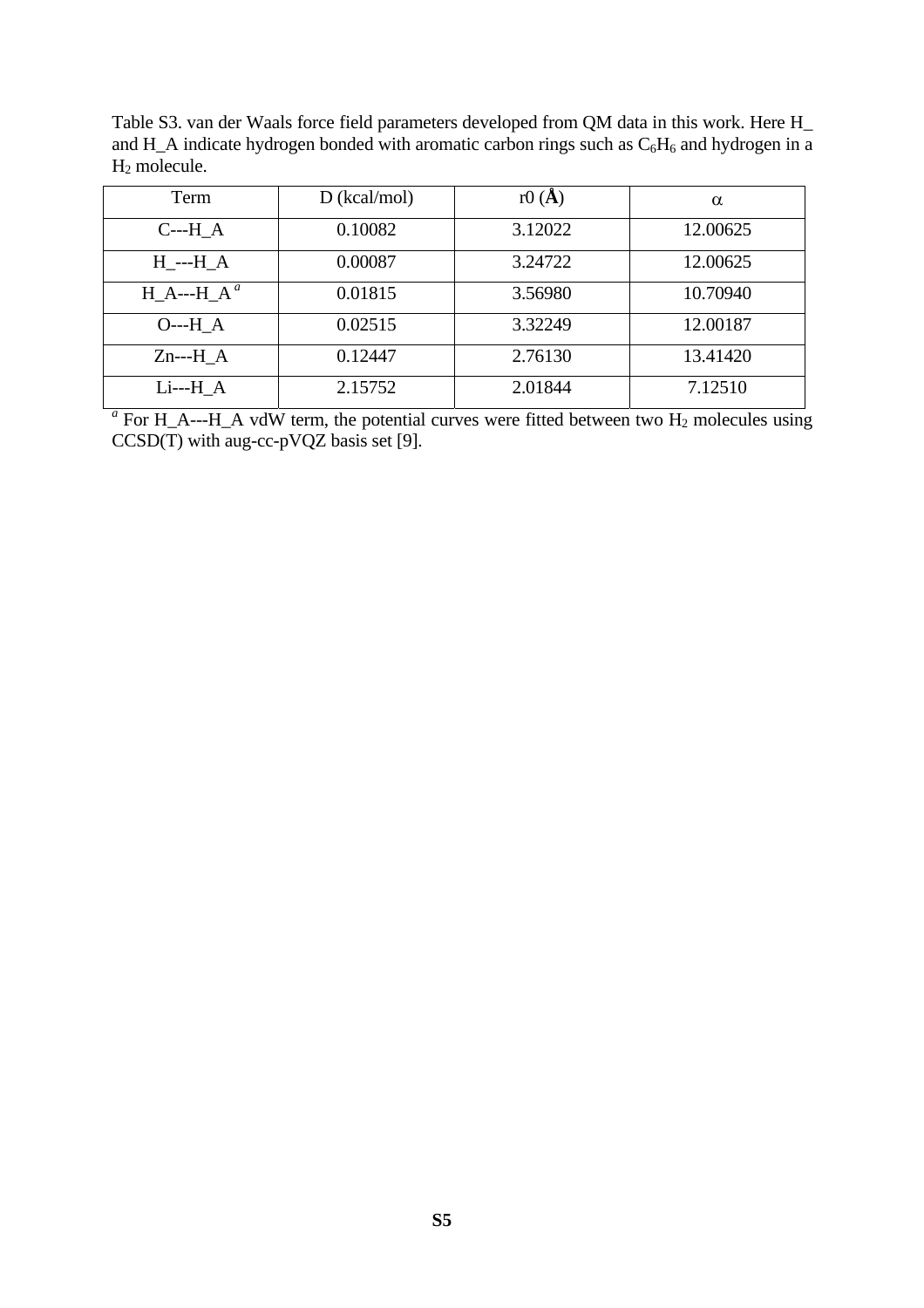#### **S.3 H2 adsorption isotherms of Li-doped MOFs**

To determine the performance of  $H_2$  storage capacity designed in this project, we used grand canonical Monte Carlo (GCMC) [10]. In these calculations, the structure of the Li-MOF system is fixed at the value determined using our FF. Then used the new force field defined Table S3 to describe van der Waals interactions of  $H_2$  in the MOF systems. To obtain an accurate measure of  $H_2$  loading, we constructed 10,000,000 configurations to compute the average loading for each condition. The sorbent model used a three-dimensional structure  $(2\times2\times2$  supercell) consisting of eight  $Zn_4O(CO_2)_6$  linker units each of which is connected to 6 organic linkers.

In all simulations, periodic boundary conditions were applied in order to minimize undesirable surface effects. Generally, MOF structures can have both of cubic and hexagonal crystals. Experimentally, the hexagonal Zn-MOF177 has a larger surface area based on the higher  $N_2$  uptake amount than cubic MOF12. However, the hexagonal structure leads to lower H2 storage [11]. Thus, we have studied optimization the cubic MOF systems in this work.

Table S4 lists the crystal sizes and surface areas of the MOFs considered in this study. These crystal structures were minimized using the DREIDING force field [12]. The predicted structures for Zn-MOF-C6, C10 and C16 are in good agreement with experimental data [13].

Figure S2 shows the relationship between the Connolly surface area and the  $H_2$  BET surface area for pure MOFs. The BET surface area is  $\sim 1/3$  the Connolly area, but the relationship is  $\sim$  linear.

Using these optimized structures, we calculated  $H_2$  adsorption isotherms at 77 and 100 K. For Zn-MOF-C6, our predicted  $H_2$  adsorption isotherms are compared with experiment [14] in Fig. S3, where we find good agreement.

Figs. S4 and S5 show  $H_2$  adsorption isotherms in gravimetric and volumetric units of Lidoped MOFs at 273 K and pressures <100 bar where the total and excess isotherm data at 273 and 300 K are indicated in detail in Tables S5-S9.

In addition, we plot the distribution of  $H_2$  in the Li doped MOF-C30 at 243 K and 100 bar to meet the DOE target, seen in Fig. S6. The adsorbed  $H_2$  are found mainly near Li atoms on aromatic carbon atoms.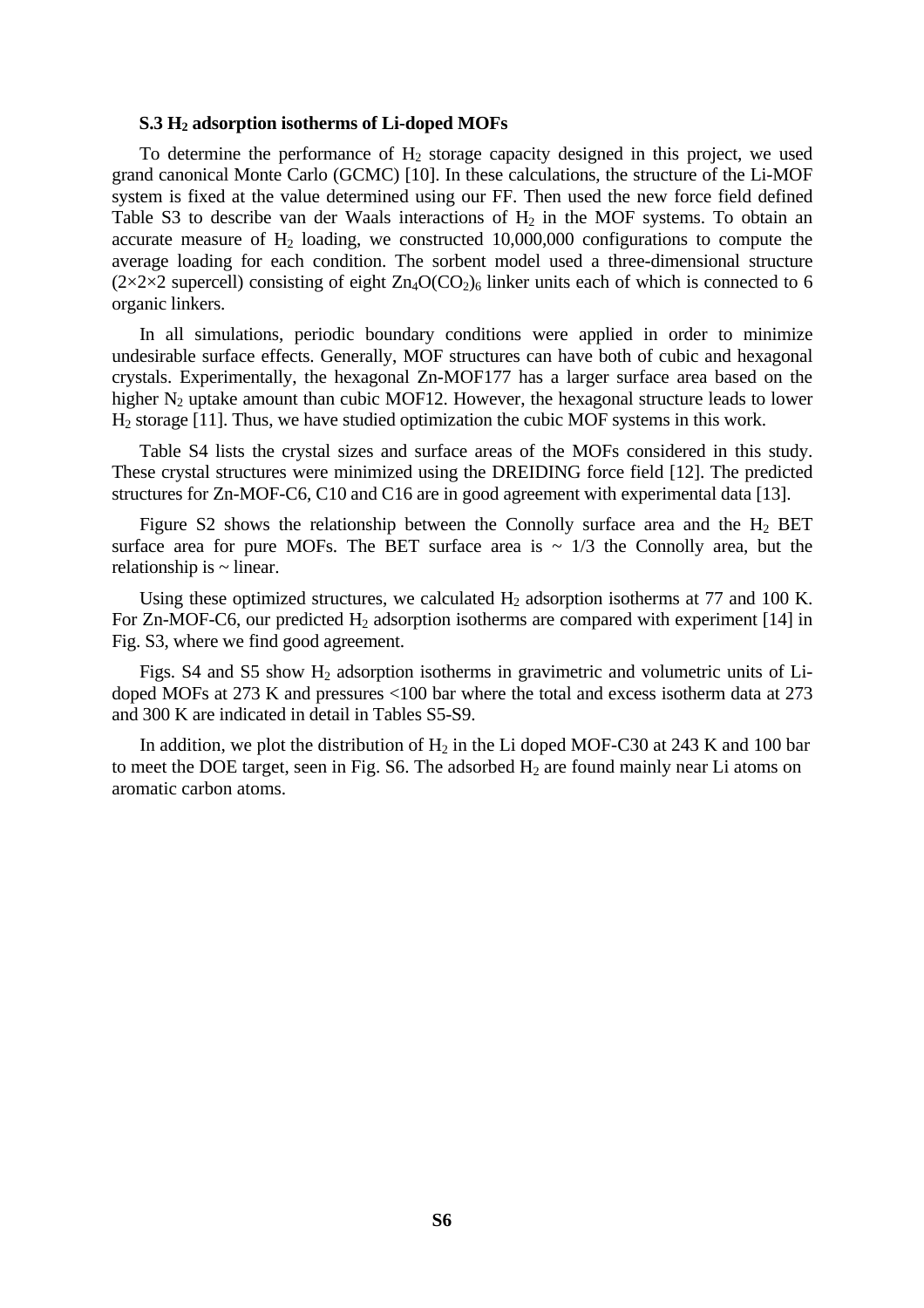|                 | MOF <sub>6</sub> | MOF <sub>10</sub> | MOF <sub>16</sub> | MOF <sub>22</sub> | MOF30        |
|-----------------|------------------|-------------------|-------------------|-------------------|--------------|
| Lattice         | 26.025           | 30.252            | 34.374            | 38.652            | 42.824       |
| parameter       | $(25.832)^{a}$   | $(30.092)^{a}$    | $(34.381)^{a}$    |                   |              |
| Connolly        | $3851^c$         | $3518^c$          | $3808^c$          | $4550^c$          | $4641^{c}$   |
| surface $areab$ | $(3834)^d$       | $(3378)^{d}$      | $(3528)^{d}$      | $(3940)^{d}$      | $(3938)^{d}$ |
| $H_2$ BET       | $1287^c$         | 1494 <sup>c</sup> | 1746 <sup>c</sup> | $1955^c$          | $2046^c$     |
| surface $areae$ | $(395)^{d}$      | $(693)^{d}$       | $(920)^{d}$       | $(1040)^{d}$      | $(1138)^{d}$ |

Table S4. Lattice parameters ( $\AA$ ) and surface area (m<sup>2</sup>/g) of MOFs used in this simulation where we assumed that all structures have cubic lattice  $(F_{m-3m}$  space group).

*<sup>a</sup>* Experimental results [Ref. 13]

*<sup>b</sup>* The Connolly surface area was calculated by the Cerius2 software.

*<sup>c</sup>* For pure Zn-MOFs

*<sup>d</sup>* For Li-doped Zn-MOFs. Here we assumed that lattice parameters of Li-doped MOFs were same to those of pure MOFs.

<sup>e</sup> The H<sub>2</sub> BET surface area was calculated from our H<sub>2</sub> adsorption isotherms at 300 K for Lidoped MOFs and at 77 K for pure MOFs.



Figure S2. Comparison of the Connolly surface area and H2 BET surface area for pure MOFs.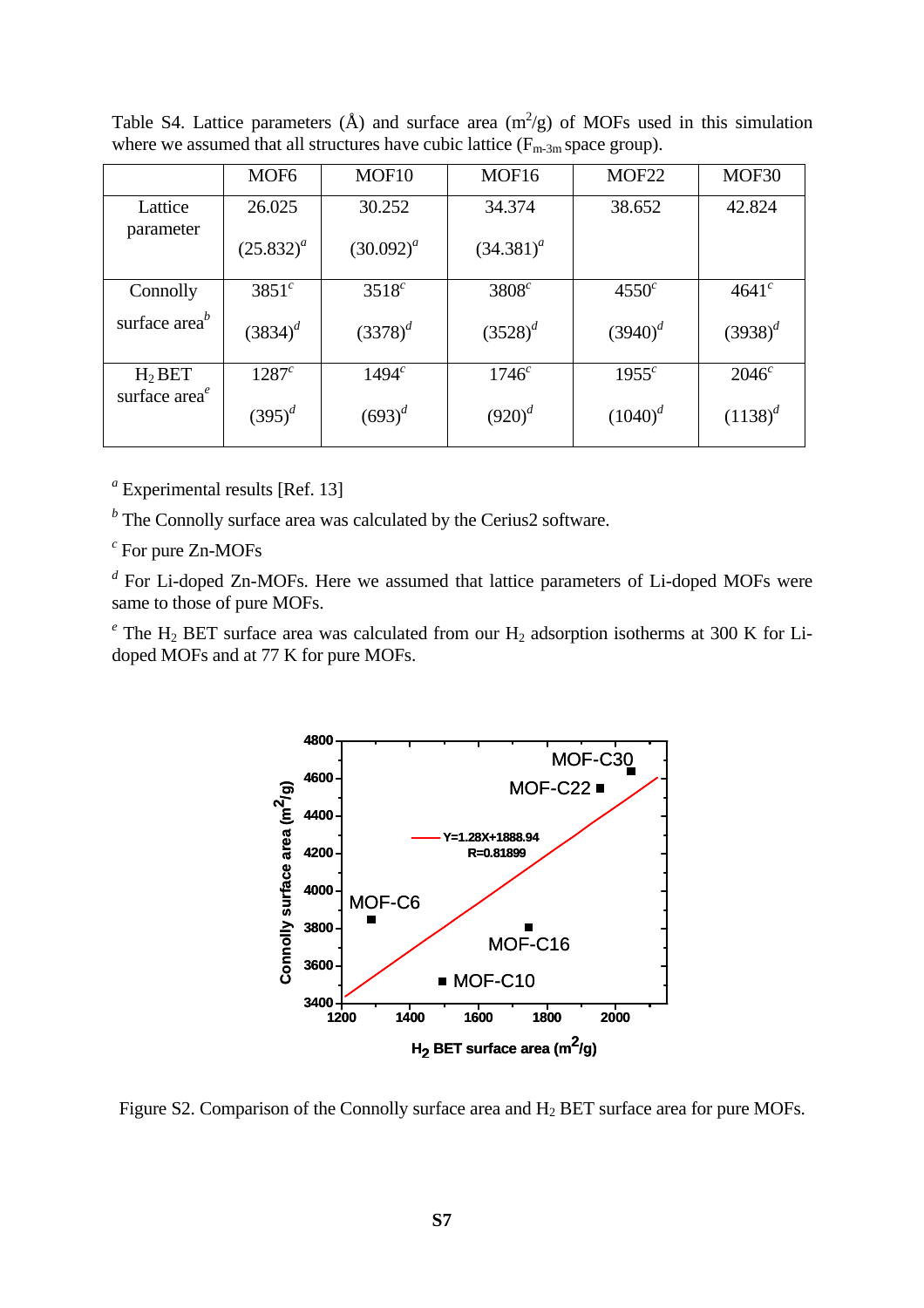

Figure S3. Comparison of predicted and experimental [14] data on H<sub>2</sub> adsorption of Zn-MOF-C6 at 77 K.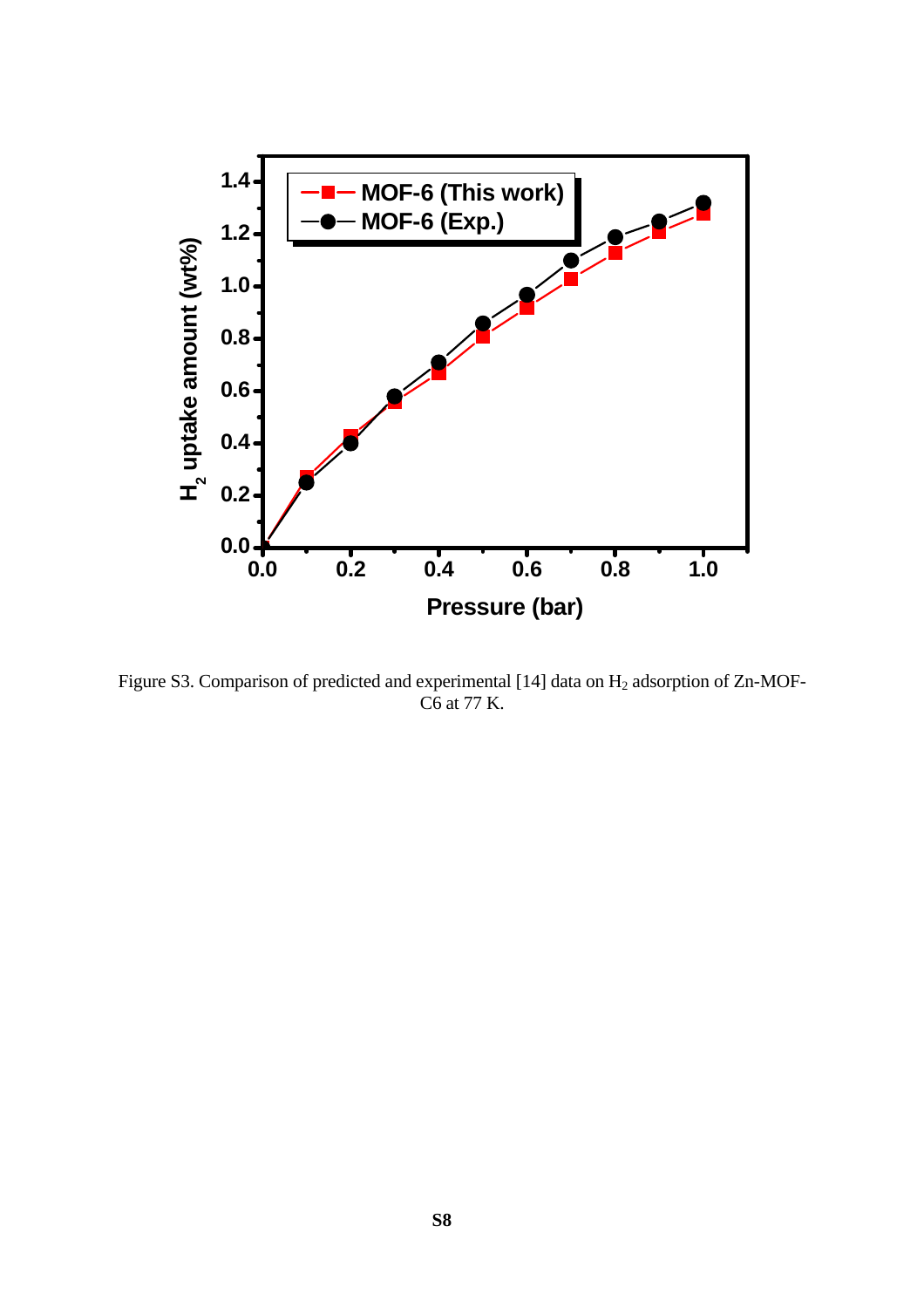

Figure S4. Predicted excess gravimetric H<sub>2</sub> uptake of Li-doped MOFs at 273 K. Here cyan, blue, green, red, and black indicate Li-MOF-C6, C10, C16, C22, and C30, respectively.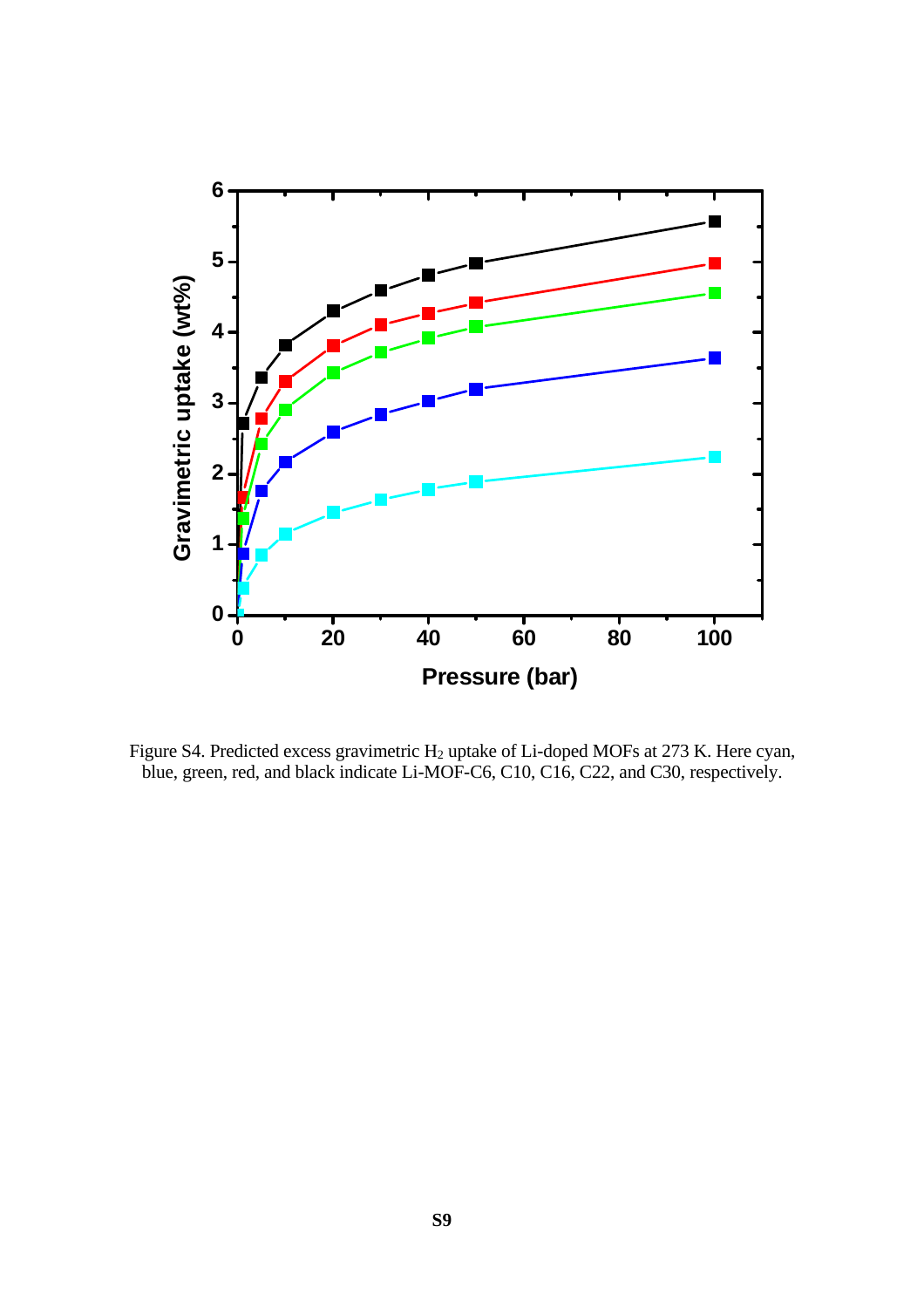

Figure S5. Predicted excess volumetric H<sub>2</sub> uptake of Li-doped MOFs at 273 K. Here cyan, blue, green, red, and black indicate Li-MOF-C6, C10, C16, C22, and C30, respectively.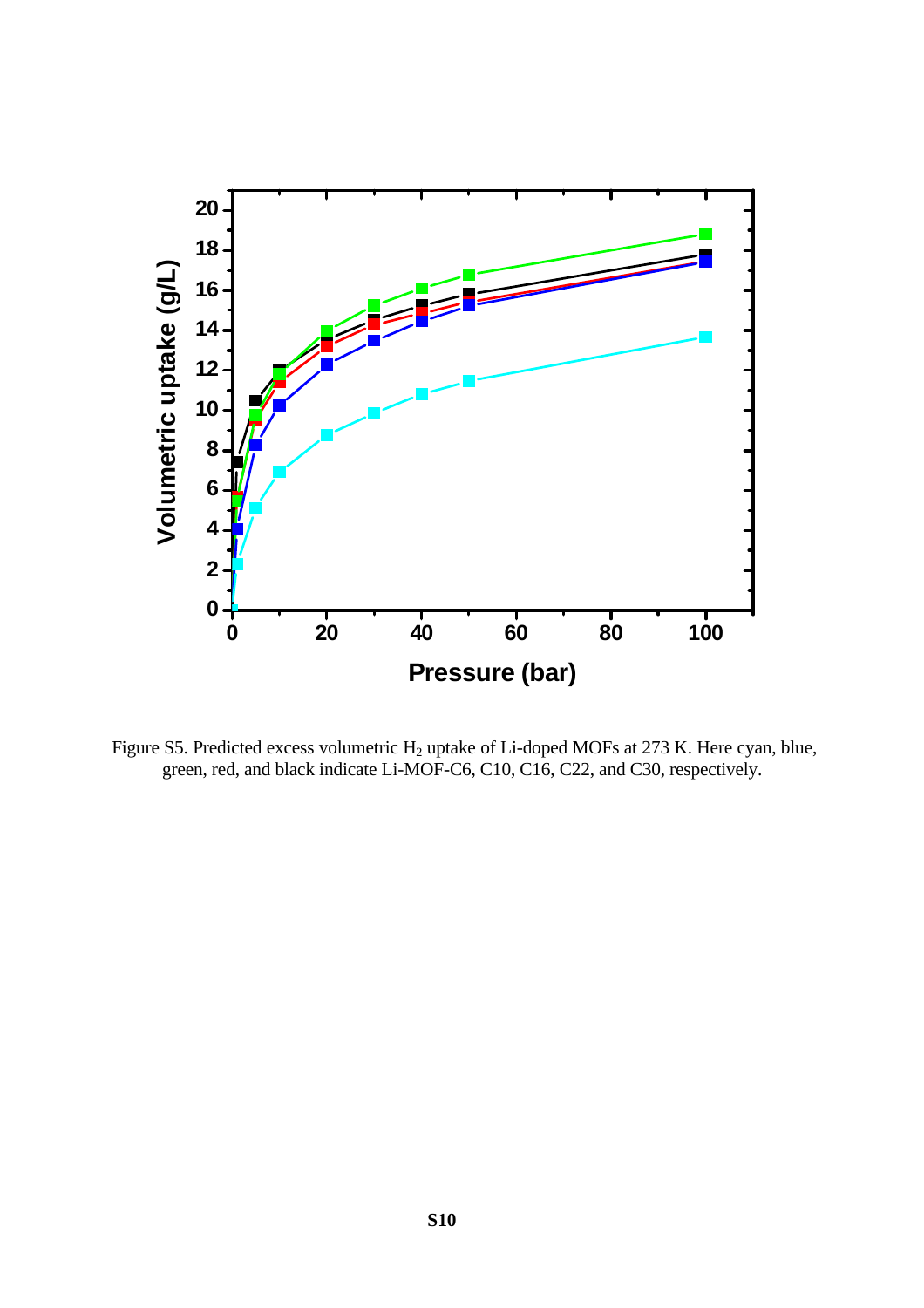| Li-MOF-C6 |                   |                   |                   |                           |  |
|-----------|-------------------|-------------------|-------------------|---------------------------|--|
|           |                   | 273 K             |                   | 300 K                     |  |
| Pressure  | Total $H_2$ per   | Excess $H_2$ per  | Total $H_2$ per   | Excess H <sub>2</sub> per |  |
| (bar)     | f.u. <sup>a</sup> | f.u. <sup>a</sup> | f.u. <sup>a</sup> | f.u. <sup>a</sup>         |  |
| 1         | 1.58              | 1.51              | 1.09              | 1.04                      |  |
| 5         | 3.64              | 3.37              | 2.67              | 2.41                      |  |
| 10        | 5.02              | 4.55              | 3.79              | 3.36                      |  |
| 20        | 6.51              | 5.76              | 5.37              | 4.65                      |  |
| 30        | 7.47              | 6.49              | 6.33              | 5.41                      |  |
| 40        | 8.27              | 7.11              | 7.10              | 6.00                      |  |
| 50        | 8.88              | 7.54              | 7.76              | 6.49                      |  |
| 100       | 11.12             | 9.01              | 10.04             | 8.03                      |  |

Table S5. Simulated H<sub>2</sub> adsorption data for Li-MOF-C6 at 273 and 300 K.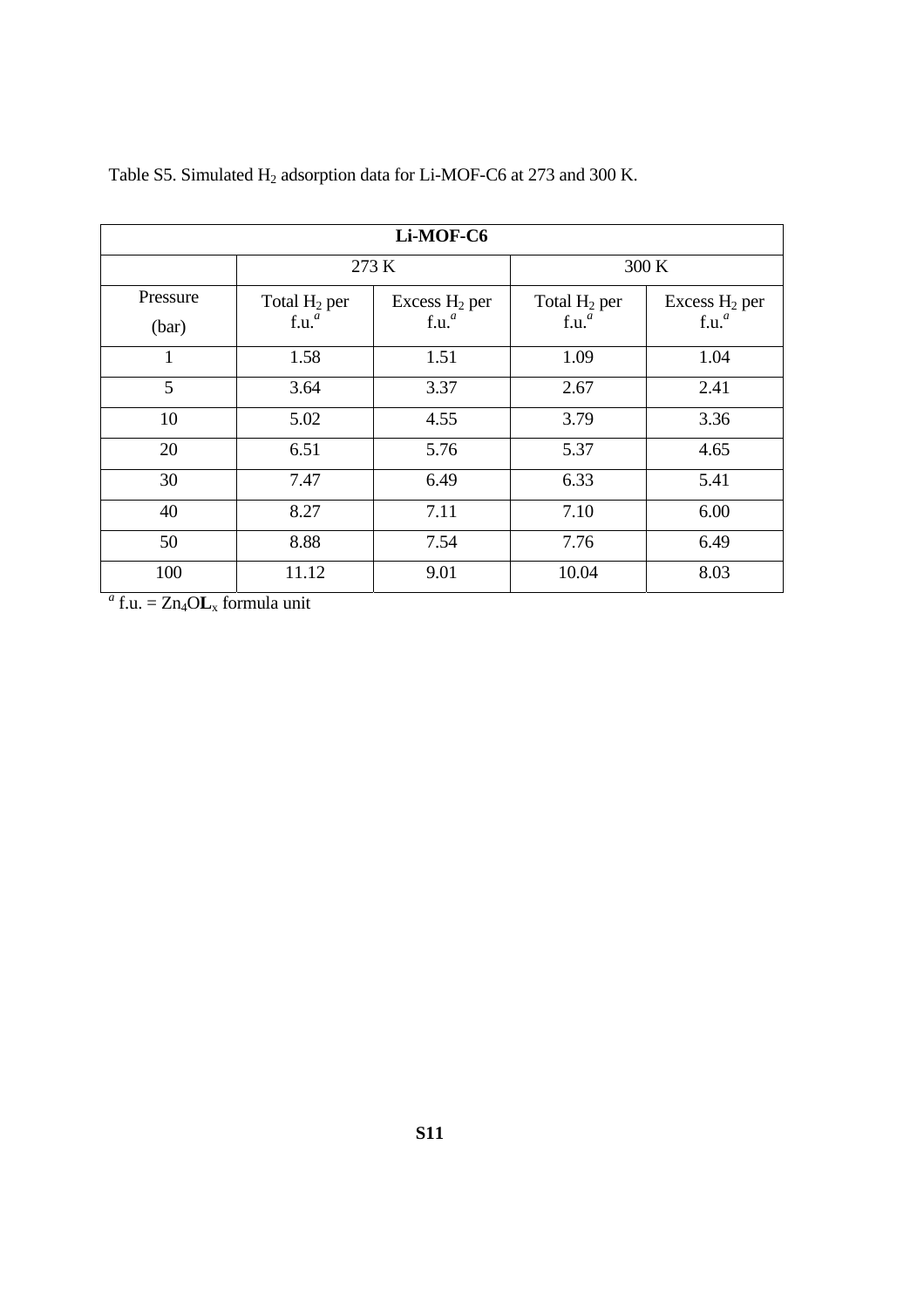| Li-MOF-C10 |                   |                   |                   |                   |  |
|------------|-------------------|-------------------|-------------------|-------------------|--|
|            |                   | 273 K             |                   | 300 K             |  |
| Pressure   | Total $H_2$ per   | Excess $H_2$ per  | Total $H_2$ per   | Excess $H_2$ per  |  |
| (bar)      | f.u. <sup>a</sup> | f.u. <sup>a</sup> | f.u. <sup>a</sup> | f.u. <sup>a</sup> |  |
| 1          | 4.26              | 4.17              | 2.64              | 2.55              |  |
| 5          | 8.91              | 8.55              | 6.66              | 6.32              |  |
| 10         | 11.18             | 10.58             | 8.97              | 8.40              |  |
| 20         | 13.65             | 12.69             | 11.61             | 10.71             |  |
| 30         | 15.16             | 13.93             | 13.19             | 12.03             |  |
| 40         | 16.41             | 14.93             | 14.40             | 13.01             |  |
| 50         | 17.48             | 15.76             | 15.38             | 13.77             |  |
| 100        | 20.86             | 18.00             | 19.03             | 16.35             |  |

Table S6. Simulated H<sub>2</sub> adsorption data for Li-MOF-C10 at 273 and 300 K.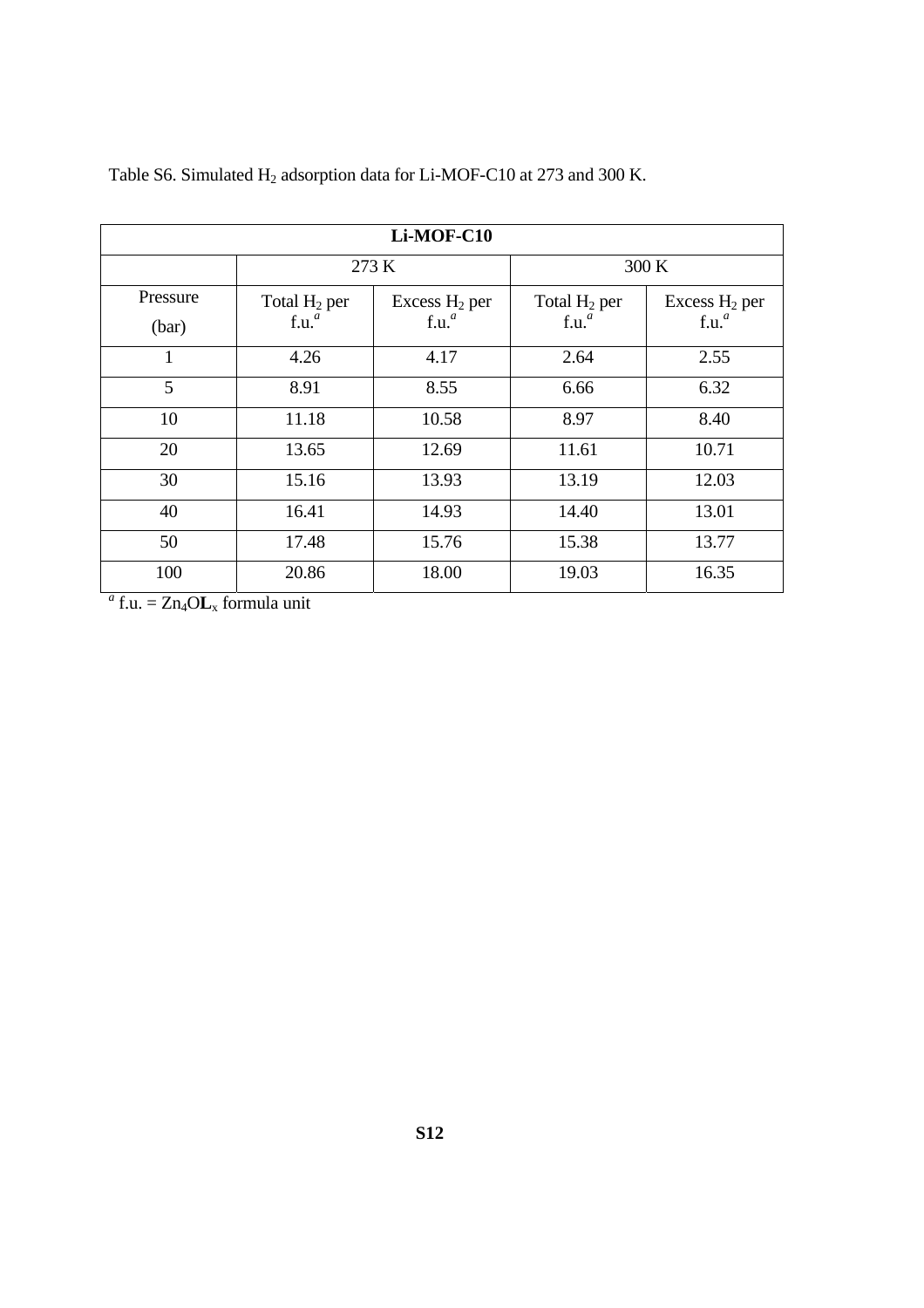| Li-MOF-C16 |                   |                   |                   |                   |  |
|------------|-------------------|-------------------|-------------------|-------------------|--|
|            |                   | 273 K             |                   | 300 K             |  |
| Pressure   | Total $H_2$ per   | Excess $H_2$ per  | Total $H_2$ per   | Excess $H_2$ per  |  |
| (bar)      | f.u. <sup>a</sup> | f.u. <sup>a</sup> | f.u. <sup>a</sup> | f.u. <sup>a</sup> |  |
| 1          | 8.52              | 8.32              | 5.99              | 5.80              |  |
| 5          | 15.51             | 14.81             | 12.14             | 11.49             |  |
| 10         | 19.01             | 17.91             | 15.83             | 14.79             |  |
| 20         | 22.95             | 21.21             | 19.71             | 18.08             |  |
| 30         | 25.45             | 23.10             | 22.56             | 20.35             |  |
| 40         | 27.40             | 24.41             | 24.35             | 21.56             |  |
| 50         | 29.07             | 25.45             | 26.40             | 23.05             |  |
| 100        | 35.21             | 28.55             | 32.43             | 26.24             |  |

Table S7. Simulated H<sub>2</sub> adsorption data for Li-MOF-C16 at 273 and 300 K.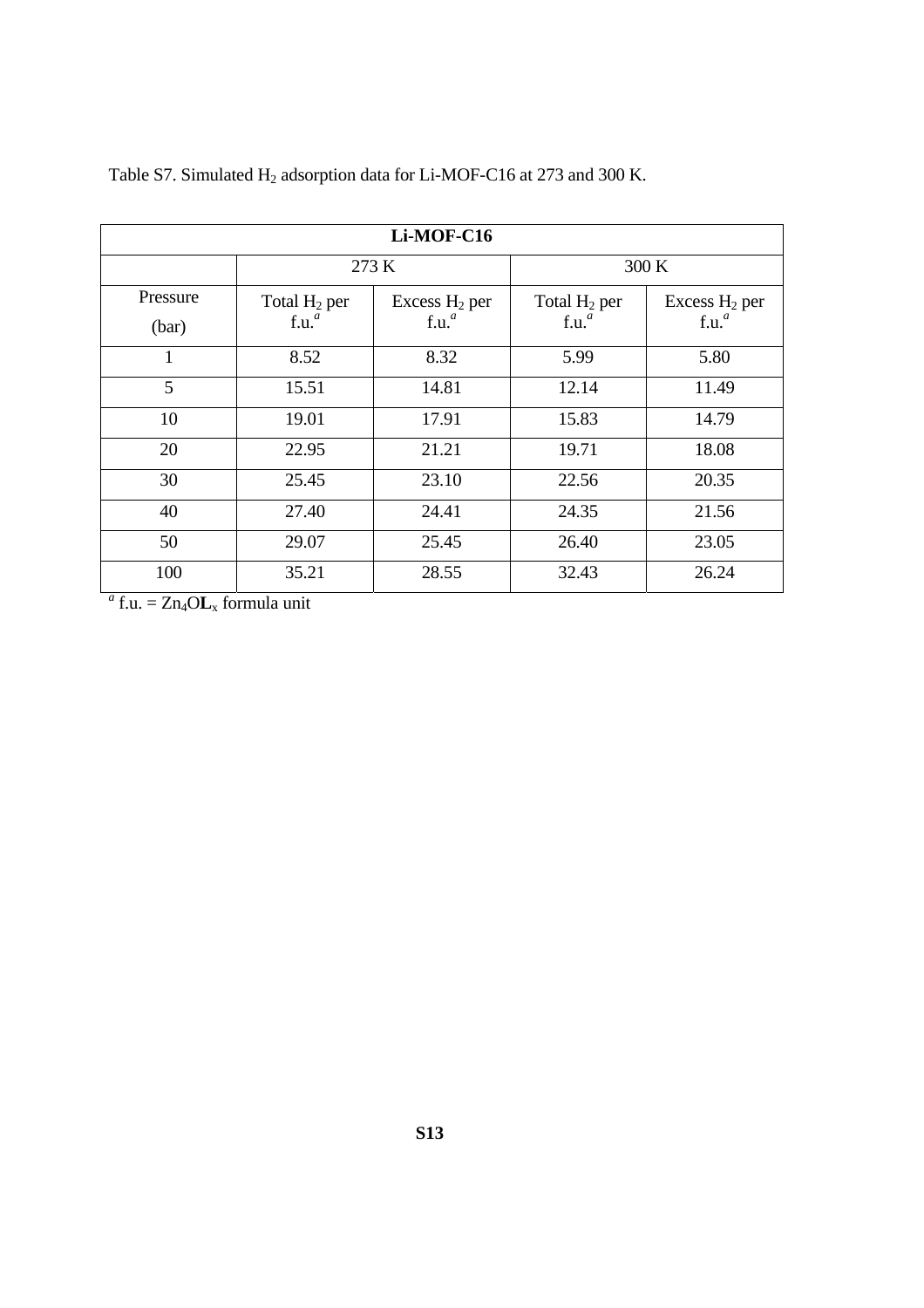| Li-MOF-C22 |                   |                   |                   |                   |  |
|------------|-------------------|-------------------|-------------------|-------------------|--|
|            |                   | 273 K             |                   | 300 K             |  |
| Pressure   | Total $H_2$ per   | Excess $H_2$ per  | Total $H_2$ per   | Excess $H_2$ per  |  |
| (bar)      | f.u. <sup>a</sup> | f.u. <sup>a</sup> | f.u. <sup>a</sup> | f.u. <sup>a</sup> |  |
| 1          | 12.52             | 12.23             | 9.29              | 9.02              |  |
| 5          | 21.46             | 20.52             | 17.16             | 16.28             |  |
| 10         | 26.09             | 24.62             | 21.61             | 20.23             |  |
| 20         | 30.89             | 28.44             | 26.63             | 24.34             |  |
| 30         | 34.31             | 30.82             | 30.81             | 27.57             |  |
| 40         | 36.53             | 32.03             | 32.35             | 28.19             |  |
| 50         | 38.75             | 33.23             | 35.55             | 30.47             |  |
| 100        | 47.92             | 37.62             | 44.10             | 34.50             |  |

Table S8. Simulated H<sub>2</sub> adsorption data for Li-MOF-C22 at 273 and 300 K.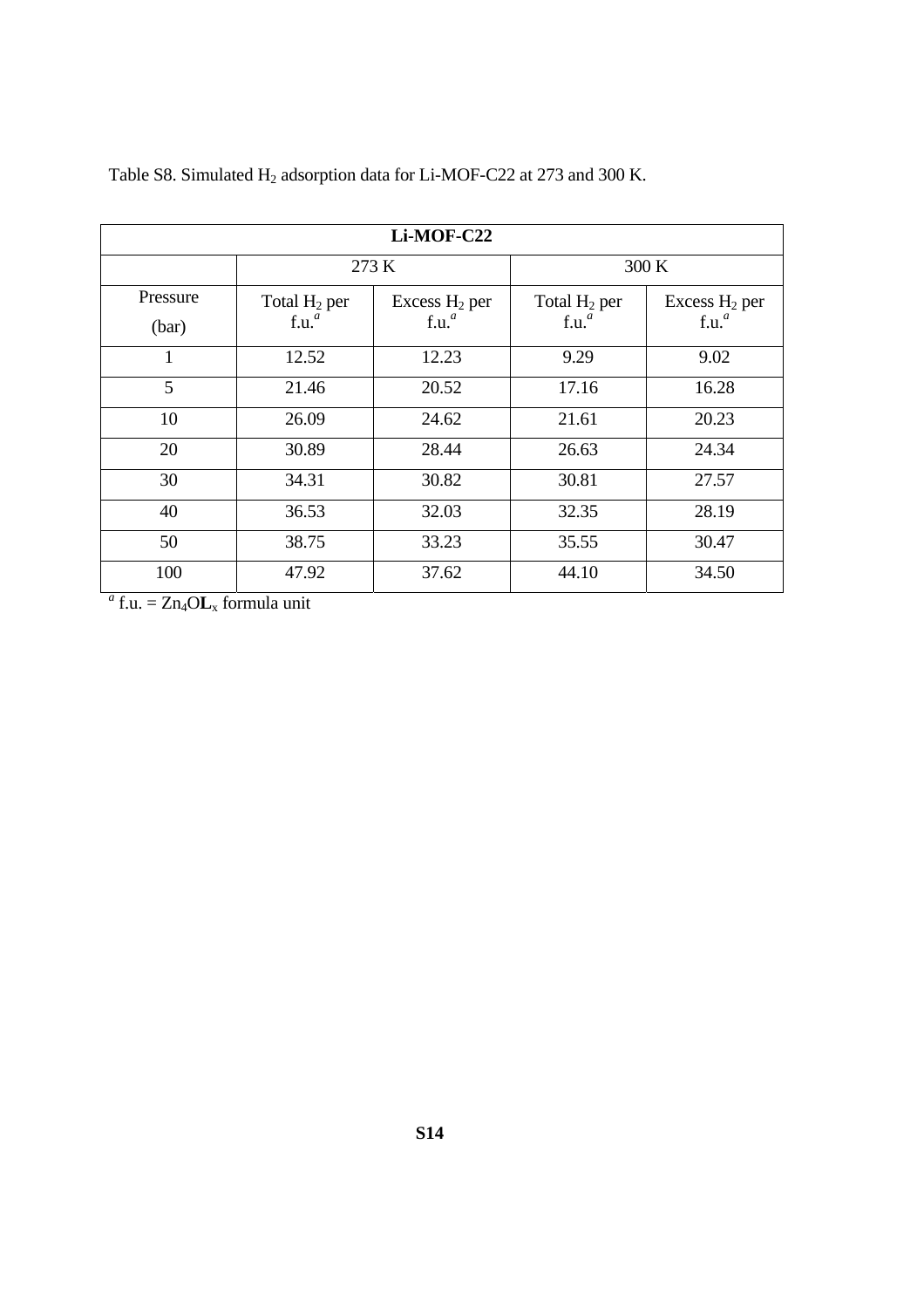| Li-MOF-C30 |                   |                   |                   |                   |  |
|------------|-------------------|-------------------|-------------------|-------------------|--|
|            |                   | 273 K             |                   | 300 K             |  |
| Pressure   | Total $H_2$ per   | Excess $H_2$ per  | Total $H_2$ per   | Excess $H_2$ per  |  |
| (bar)      | f.u. <sup>a</sup> | f.u. <sup>a</sup> | f.u. <sup>a</sup> | f.u. <sup>a</sup> |  |
| 1          | 22.04             | 21.66             | 18.21             | 17.85             |  |
| 5          | 31.91             | 30.73             | 27.38             | 26.27             |  |
| 10         | 37.02             | 35.12             | 32.56             | 30.78             |  |
| 20         | 43.12             | 39.77             | 38.89             | 35.80             |  |
| 30         | 47.46             | 42.54             | 42.83             | 38.35             |  |
| 40         | 51.09             | 44.71             | 46.76             | 40.92             |  |
| 50         | 54.21             | 46.35             | 49.50             | 42.29             |  |
| 100        | 66.87             | 52.20             | 61.18             | 47.68             |  |

Table S9. Simulated H<sub>2</sub> adsorption data for Li-MOF-C30 at 273 and 300 K.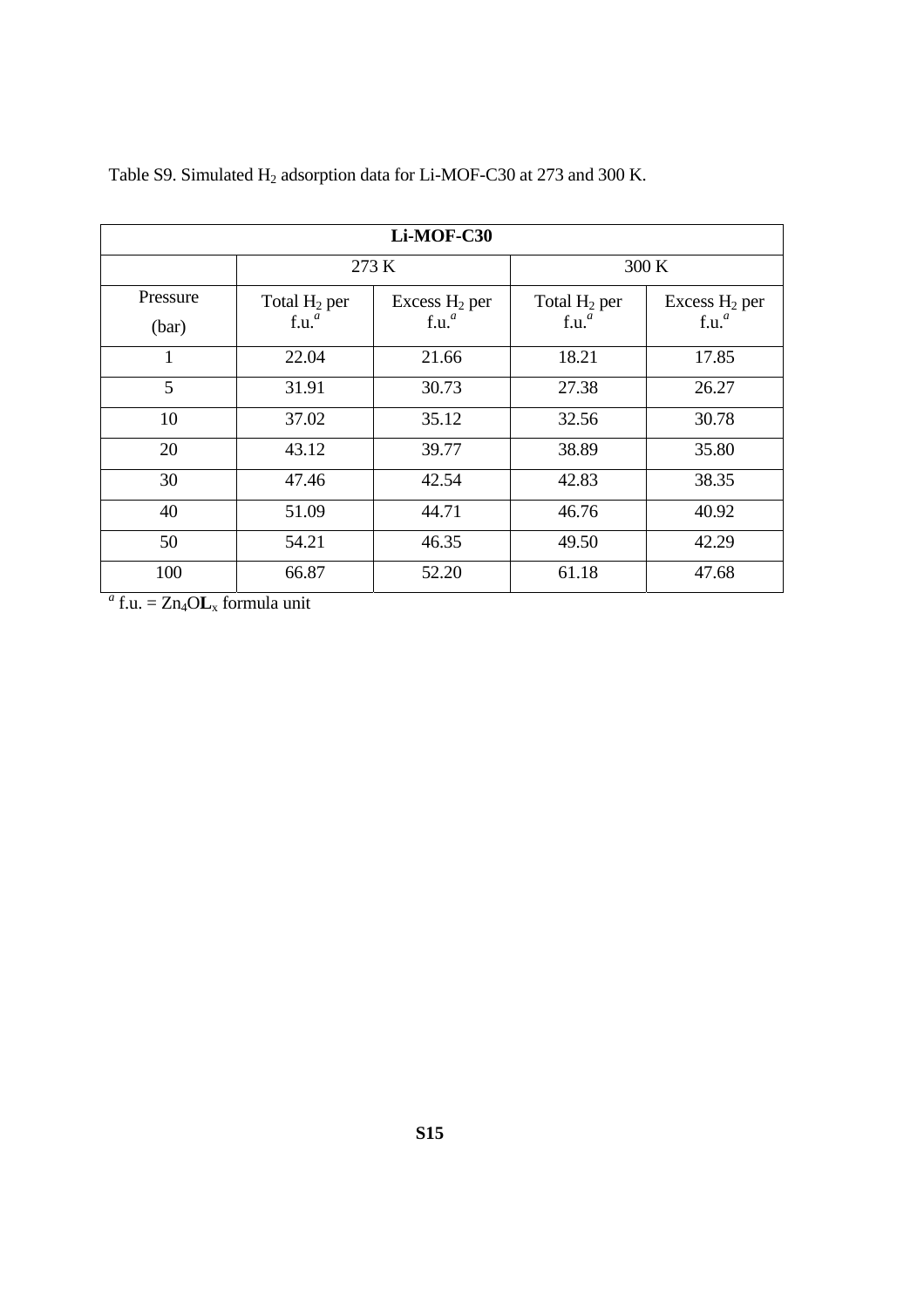

Figure S6. The distribution of adsorbed  $H_2$  in Li-doped MOF-C30 at 243 K and 100 bar where black, grey, pink, red, and violet colors indicate hydrogen, carbon, lithium, oxygen, and zinc atoms, respectively. This leads to 6% wt H2, meeting the DOE goals for 2010